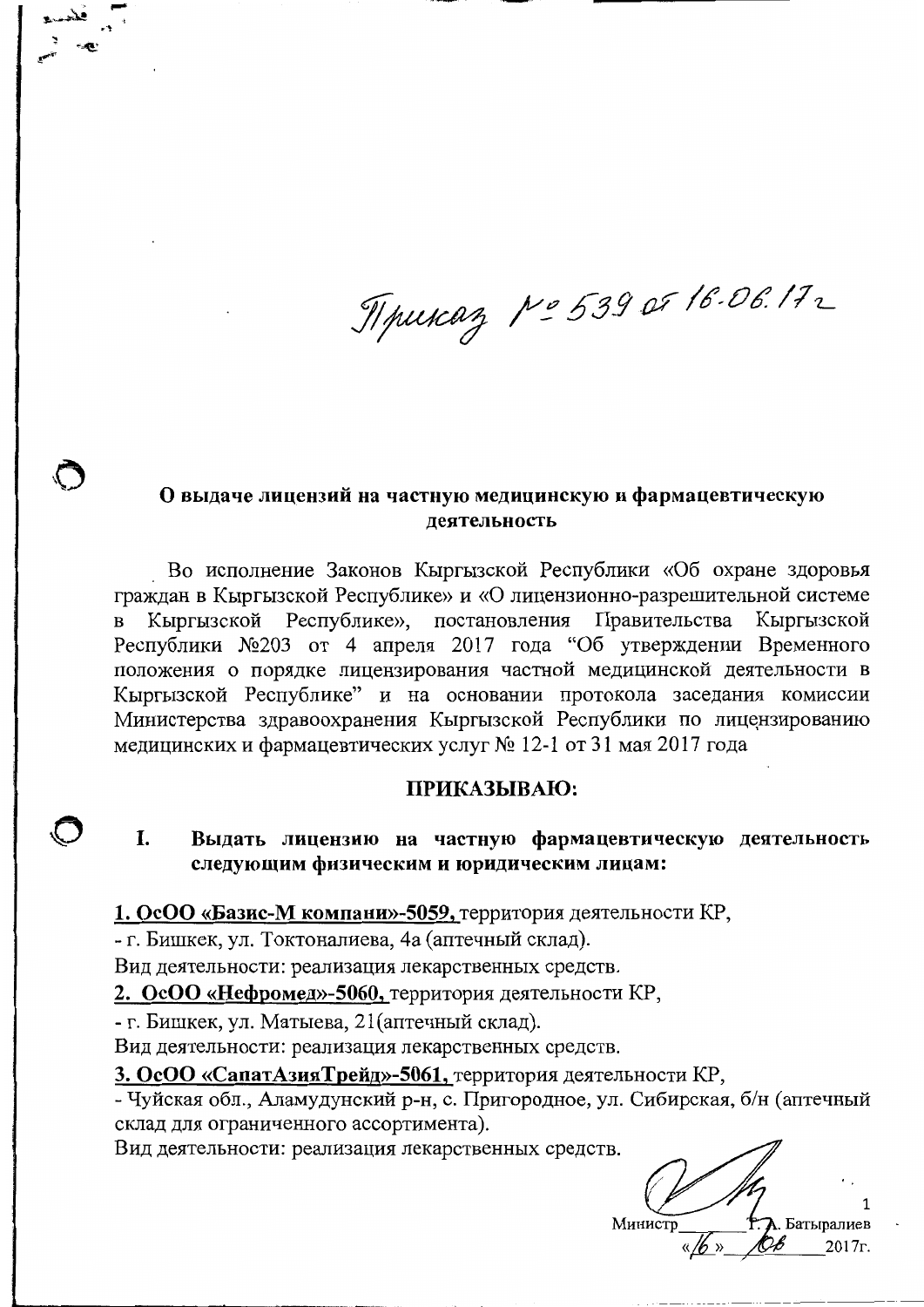## Внести в Перечень заявленные аптечные учреждения: II.

1. ОсОО «Элнуру-Фарм», территория деятельности КР,

- Жалал-Абад обл., г. Жалал-Абад, ул. Эркиндик, б/н, ГСВ №1(протокол №3 от 18.04.17г.) (аптечный пункт).

Вид деятельности: реализация лекарственных средств.

2. ОсОО «Приус», территория деятельности КР,

- г. Ош, ул. Курманжан-Датка, б/н (аптечный киоск);

- Ош обл., Кара-Сууйский р-н, с/у Жаныарык, уч. Жаныарык, ул. Ленина, 40 (аптечный пункт);

- г. Ош, ул. Джим, б/н (аптечный пункт).

 $\ddot{\phantom{0}}$ 

 $\bigcirc$ 

Вид деятельности: реализация лекарственных средств.

3. ИП Бекмуратов Имамали Аянбаевич, территория деятельности КР,

- Баткенская обл., Кадамжайский р-н, с/у Халмион, с. Шады, ГСВ №11 (протокол №3 от 18.04.17г.) (аптечный пункт).

Вид деятельности: реализация лекарственных средств.

4. ОсОО «Мир Лекарств», территория деятельности КР,

- г. Бишкек, ул. Чимкентская, 1, Западный автовокзал (аптечный пункт).

Вид деятельности: реализация лекарственных средств.

5. ОсОО «Береке фарм», территория деятельности КР,

- г. Бишкек, ул. Ахунбаева, 142/2 (аптечный пункт).

Вид деятельности: реализация лекарственных средств.

6. ИП Ахмедова Нигорай Карвановна, территория деятельности КР,

- Ош обл., Араванский р-н, с/у С.Юсупова, ул. Б.Айдарова, б/н (аптечный киоск);

- Ош обл., Араванский р-н, с/у А.Анаров, ул. Ош-3000, б/н (аптечный пункт).

Вид деятельности: реализация лекарственных средств.

7. ИП Ермекова Алия Кулназаровна, территория деятельности КР,

- г. Бишкек, ул. Ахунбаева, 184 (аптечный пункт).

Вид деятельности: реализация лекарственных средств.

8. ОсОО «МЕДЛАЙФ», территория деятельности КР,

- Чуйская обл., Аламудунский р-н, с. Ленинское, ул. Алма-Атинская, 351/2 (аптечный пункт).

Вид деятельности: реализация лекарственных средств.

9. ОсОО «Диор Фарм», территория деятельности КР,

- Ош обл., г. Узген, ул. Кошиева, б/н (аптечный киоск);

- Ош обл., г. Узген, ул. Кошиева, б/н (аптечный пункт).

Вид деятельности: реализация лекарственных средств.

10. ИП Думанаева Виктория Климентовна, территория деятельности КР,

- Чуй обл., Аламудунский р-н, с. Пригородное, ул. Дорожная, 45 (аптечный пункт).

Вид деятельности: реализация лекарственных средств.

11. ОсОО «СП МЕДФАРМ», территория деятельности КР,

Ш.Руставели, 6-47 (аптечный склад для - г. Ош, ул. ограниченного ассортимента).

Миниетр Т. А. Батыралиев Œ 2017r.